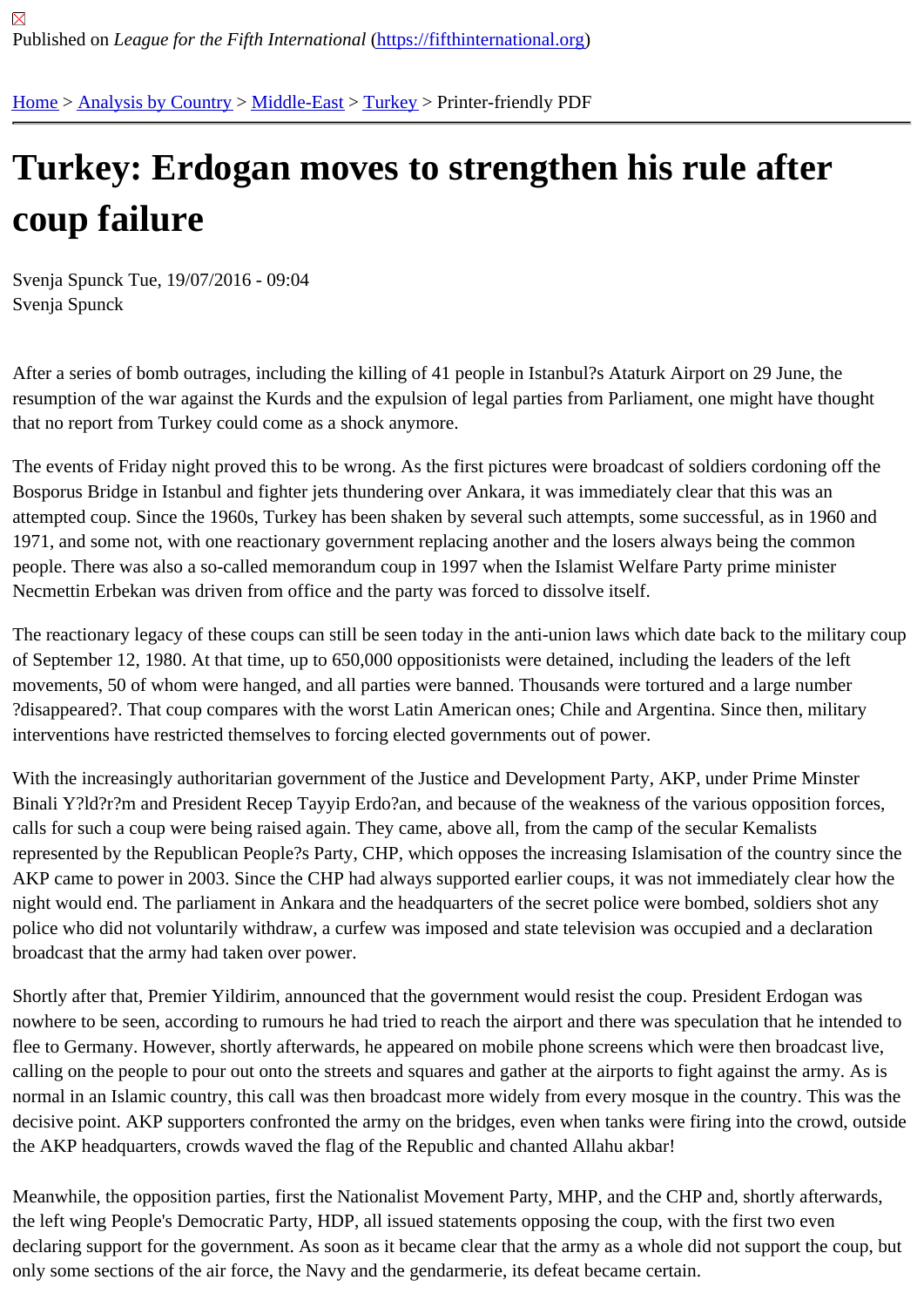By Saturday morning, 265 people were dead, including 161 loyal security forces and civilians, and over 1,000 soldiers were imprisoned. Some soldiers were flogged and killed and even decapitated on the streets. The same soldiers who had been celebrated as martyrs in the war against the Kurds now became traitors to the Fatherland. In his speech on Saturday morning, Erdogan characterised them as terrorists who must be dealt with as such. The army was to be fundamentally purged and Yildirim suggested that the death penalty could be reintroduced.

Because it was known that the traditionally Kemalist army was always a danger for the Islamist government, Erdogan had already begun this purge in 2011. He accused the forces behind Friday's coup of being financed from Pennsylvania, the current location of Fettulah Gulen the religious preacher and public enemy number one, or two, depending on the situation in the conflict with the Kurds.

Selahattin Demirtas, co-chairman of the HDP, spelt out its position in his speech:

?The putschists do not want to bring democracy, they only want to take over the existing anti-democratic system. Yesterday showed once again very clearly that democracy comes from the streets. Those who have always criticised us in the past for calling on people to take to the streets, were last night saved by those on the streets. The right partner for discussion is on the streets not in the Palace. It is legitimate to defend oneself against a putsch on the streets."

However, those who were on the streets were for the most part the hard-core who clearly were prepared to fight to defend the Palace and Islamism. They were joined by the unorganised AKP voters who wanted to defend their leader. There was no call by the left to take to the streets against the coup, which was a serious political error because it implied either a tacit support or, at least, a belief that the outcome would make no difference to the situation facing the working class and the oppressed.

The HDP and other left parties were right to issue clear condemnations of the coup. Of course it was, and remains, very difficult to organise a rapid mobilisation of unarmed people for an armed confrontation. However, a successful coup would have been not only a defeat for the AKP and Erdogan but also for the Left and the workers' movement because it would have been accompanied by the suspension of all democratic rights. It would, therefore, have been necessary to argue not only to go onto the streets but also for political strikes, closure of communications and transport against the putschists.

The fact that the coup was quickly overwhelmed by the AKP?s mass base shows that it had scarcely any basis of support in the population. The greater part of the army and the repressive apparatus refused to support it, likewise all the political parties and social forces. Very significantly, the imperialist powers wanted nothing to do with such an adventure.

On the evening of July 15 and into the morning of the 16, while it was unclear how strong the coup was, it was necessary to mobilise against it, obviously without expressing any faith in, or support for, Erdogan?s regime. It was absolutely vital to warn that he would use victory to consolidate his own authoritarian regime and wipe out all political opponents. How real this danger was could already be seen during the confrontation.

## After the coup

Therein lies the weakness of the HDP?s politics and its leader Demirtas who equated the AKP's struggle against the coup with the struggle ?for democracy?. With its collapse, the situation changed fundamentally and with it the main political tasks of the workers' movement, the youth and the nationally and socially oppressed. Erdogan is now trying to use the coup to his own advantage and even greets it as a ?gift from God?.

There are two reasons why the Turkish left did not take to the streets independently of the call from the AKP. Firstly, since the last elections, the left is in deep crisis. It can scarcely mobilise any forces to defend basic democratic rights. Secondly, Demirtas is trying to curry favour again with the AKP and in principle apologises for the Kurds who are claiming their right to self-determination. Such a leadership, already threatened with many years of imprisonment and, at the same time, recognising the dwindling strength of its support, would not call for a stand to be taken against both of